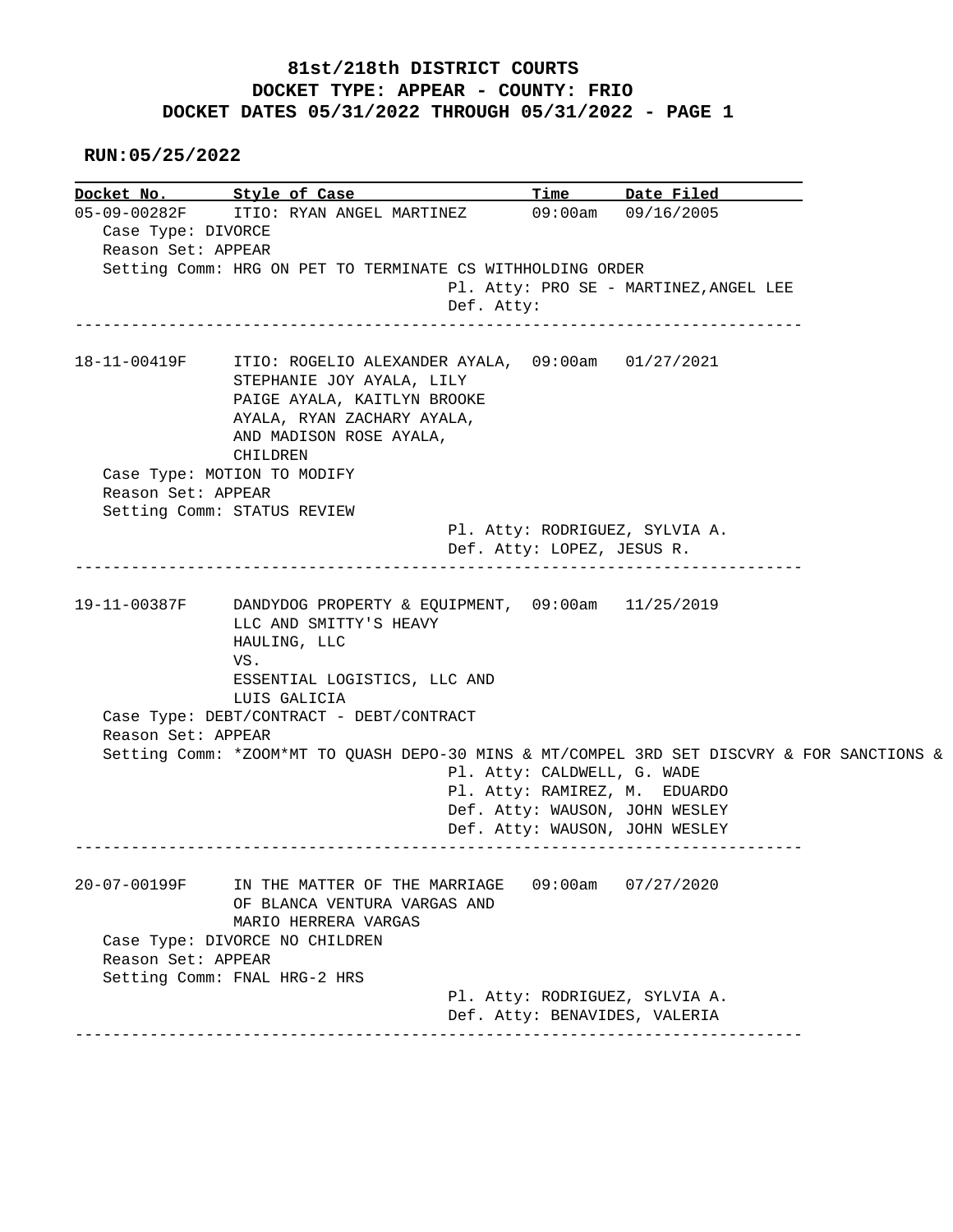## **81st/218th DISTRICT COURTS DOCKET TYPE: APPEAR - COUNTY: FRIO DOCKET DATES 05/31/2022 THROUGH 05/31/2022 - PAGE 2**

 **RUN:05/25/2022**

**Docket No. Style of Case Time Date Filed**  21-10-00315F DISCOVER BANK 09:00am 10/18/2021 VS JAMES A. GUTIERREZ Case Type: DEBT/CONTRACT - CONSUMER/DTPA Reason Set: APPEAR Setting Comm: \*ZOOM\*-DEFAULT JUDGMENT-15 MINS Pl. Atty: DALRYMPLE, SCOTT P. Def. Atty: ------------------------------------------------------------------------------ 21-12-00349F IMOM: YVONNE TORRES SANTOS AND 09:00am 12/12/2021 JOSE L. SANTOS, JR. AND ITIO: ELIZABETH E. SANTOS, KEVAIH F. SANTOS, AND SARAI E. TORRES,CHILDREN Case Type: DIVORCE WITH CHILDREN Reason Set: APPEAR Setting Comm: PRETRIAL Pl. Atty: PRO SE - SANTOS, YVONNE SANT Def. Atty: ROBERTS, KATHLEEN 'KATIE' ------------------------------------------------------------------------------ 22-02-00052F IMOM: 09:00am 02/22/2022 JESUS MALDONADO V. JESSICA GONZALES Case Type: DIVORCE NO CHILDREN Reason Set: APPEAR Setting Comm: FINAL DIV HRG Pl. Atty: PRO SE - MALDONADO, JESUS Def. Atty: ------------------------------------------------------------------------------ 22-05-00130F DIO IBARRA 05/16/2022 V. STATE OF TEXAS Case Type: WRIT OF HABEAS CORPUS - PRE-INDICTMENT Reason Set: APPEAR Setting Comm: WRIT Pl. Atty: ARELLANO, ROBERT Def. Atty: ------------------------------------------------------------------------------